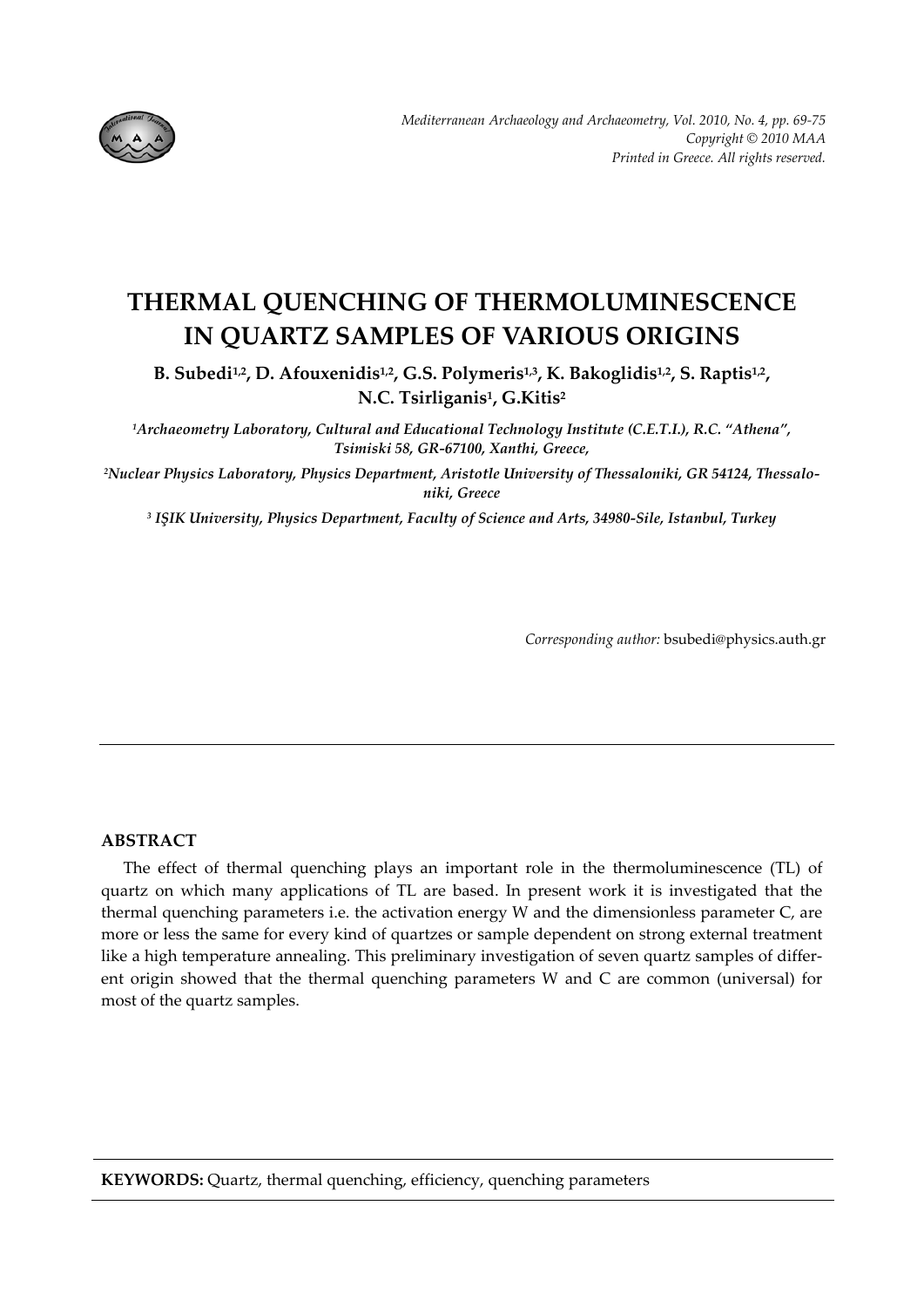## **INTRODUCTION**

Quartz is one among the most widely delib‐ erate naturally occurring minerals giving rise to luminescence, under both thermal and optical stimulation. The luminescence properties of natural quartz have attracted considerable ex‐ perimental interest due to its extensive use in retrospective dosimetry and in archaeometry for dating ceramics and sediments.

These properties are almost exclusively in‐ vestigated in specific quartz samples and then extrapolated them to any quartz sample. The reason is that the quartz included in the sam‐ ples during the practical dating applications of ceramics, sediments etc, is completely un‐ known.

The validity of this crucial extrapolation has to be investigated experimentally. Towards this direction, an experimental way is to focus on thermal quenching parameters and to examine their properties if they are common or not to quartz samples of different origins. It is there‐ fore a subject of great interest.

An attempt of such an investigation was re‐ ported by Pagonis et al. (2002), who had found that the " $110^{\circ}$ C" TL peak exhibits certain properties such as the location of the maximum TL intensity, the activation energy *E*, the kinetic order *b* and the sensitization factor to small doses, which were proved to be universal, i.e. independent of the origin of the quartz sam‐ ples.

intle (1975) measured the thermal quenching parameters of annealed natural quartz using radioluminescence as *C* = 2.8 × 107 and *W* = 0.64 eV indicating that the quenching properties are independent of the wavelength of the observed luminescence, except at 495 nm. It was followed by McKeever et al. (1997) with *C* = 7.9 × 106 and *W* = 0.60 eV by measuring the OSL intensity as a function of the sample temperature. Petrov and Bailiff (1997) evaluated these parameters for synthetic quartz and obtained *W* = 0.78 eV and  $C = 3.1 \times 10^{10}$ .

The values of these parameters were further studied by Kitis (2002). The aim of the present work is to investigate a universality of the thermal quenching parameters (W, C) seven unannealed and annealed at high temperatures.

#### **EXPERIMENTAL**

Seven sedimentary quartz samples of different origins were studied. Among them, three were collected from Northern Greece (Europe); these were given the laboratory code names Koupa Quartz, Kilkis (Kilk) quartz and Chalkidiki (Chalk) quartz. Quartz samples collected from USA and Norway (Europe) are named as pinky and grey quartz respectively. The remaining two samples were from Nepal (Asia). Laboratory code names reflect the respective origin, namely USA, Europe and Asia. All these quartz samples of various ori‐ gins were smashed after scarping incrustation of dirt and finally sieved in order to get grains of size between 80‐140 μm for TL measure‐ ments. All quartz samples were annealed at 900°C for one hour and were followed by immediately fast cooled at RT. The reason of an‐ nealing was twofold; to simulate the conditions of pottery firing as well as to increase sensitivity of the samples studied (Liritzis, 1982). Repro‐ ducibility of ±5% was accomplished for each aliquot using mass weighting, while mass was selected as 6mg. Thermoluminescence signals of all quartz samples were obtained using the RISØ TL/OSL reader (model TL/OSL–DA–15) equipped with a 0.085Gy/s  $^{90}Sr/^{90}Y$  β ray source (Bøtter‐Jensen et.al, 2000). The reader was fitted with a 9635QA PM Tube. The detection optics consisted of a 7.5 mm Hoya U‐340 filter (270‐ 380nm, FWHM 80 nm). Several different heating rates were applied, ranging between 0.25 to  $16 °C/s$ .

### **RESULTS AND DISCUSSION**

The experimental method to evaluate the thermal quenching parameters using TL meas‐ urements is to study the TL efficiency as a func‐ tion of the readout heating rate. In the ideal case of absence of thermal quenching, the integrated area of the TL glow‐peak has to be stable and independent of heating rate although the tem‐ perature corresponding to maximum intensity shifts. Therefore, any reduction of the TL out‐ put in terms of integrated signal due to heating rate is directly correlated with the thermal quenching effect. The thermal quenching efficiency versus temperature,  $\eta(T)$ , is given by the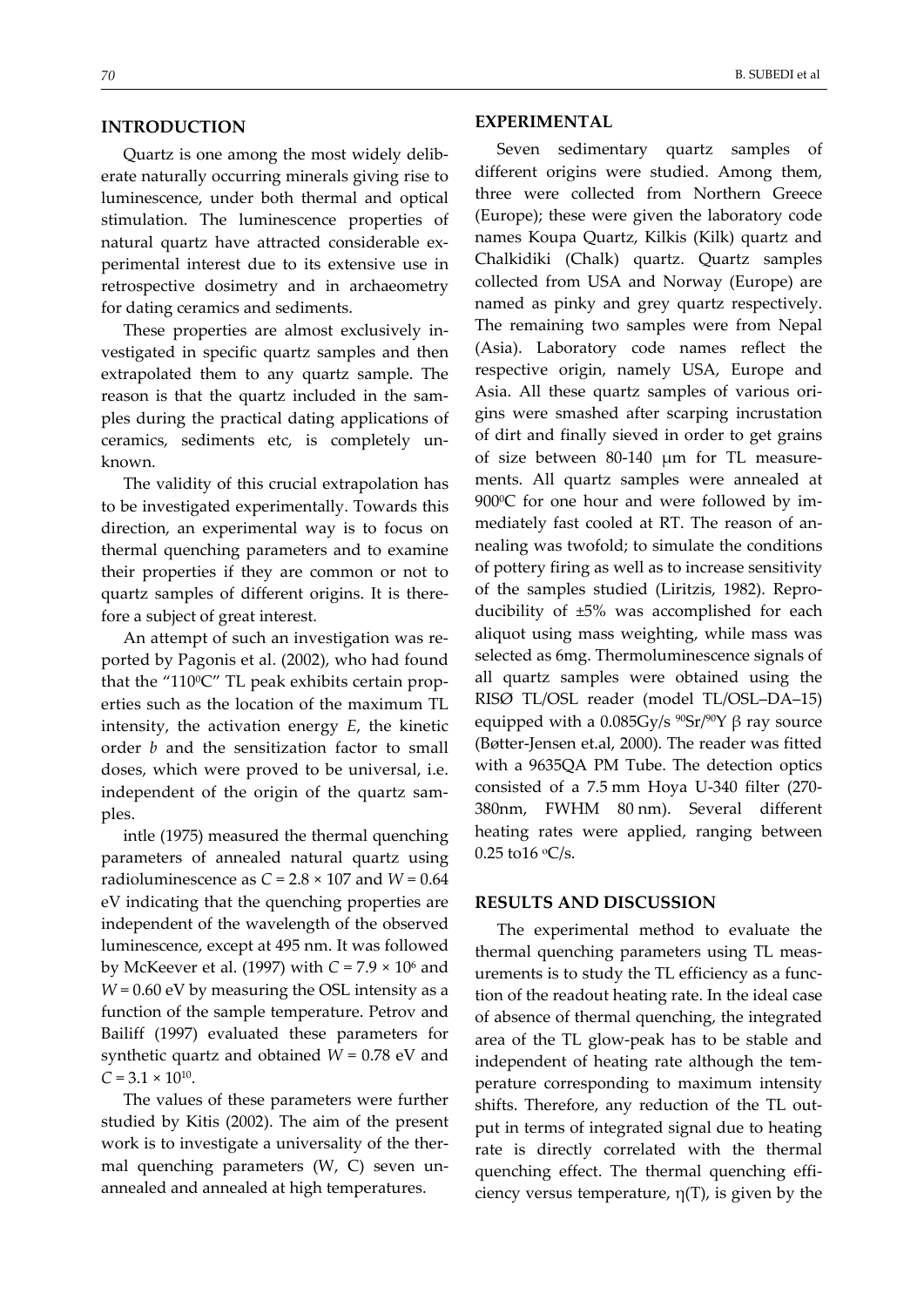following equation (McKeever1985, Petrov and Bailiff 1996,1997)*:*

$$
\eta(T) = \frac{1}{1 + C \cdot \exp(-\frac{W}{kT})} \tag{1}
$$

The usual method to evaluate the  $(W, C)$ pairs is to fit the experimental TL peak integral as a function of peak maximum temperature,  $T<sub>m</sub>$  according to the Equation (1). In order to obtain precise results, a heating rate is required which can be free from thermal quenching. In most cases, however, this requirement is not fulfilled. Furthermore, the shift of  $T<sub>m</sub>$  as a function of the experimentally available heating rate covers no more than 500C in any case. So, the experimental values of  $\eta(T)$  in this short temperature region are not enough in order to per‐ form a reliable fit using the previous equation for obtaining W and C. For these reasons in the present paper another procedure is followed to study the universality of the thermal quenching parameters W and C. This procedure has the following steps:

**Table 1: Results showing the thermal quenching pa‐ rameters followed by individual TL glow‐peaks of various quartz samples. Where PB are the thermal quenching parameters of Petrov and Bailif, 1996 and W that of Wintle, 1975.**

| Name of quartz | $T_m(K)$ | (W,C)     | Figure |
|----------------|----------|-----------|--------|
|                |          |           |        |
| Koupa          | 325      | <b>PB</b> | 1B     |
|                | 402,     | W         |        |
|                | 455      | W         |        |
| Pinky          | 336,     | PB        | 2B     |
|                | 402      | W         |        |
|                | 455      | W         |        |
| Grey           | 344      | PB        | 3B     |
|                | 410      | W         |        |
|                | 467      | W         |        |
| Nepalian B-2   | 306      | PB        | 4B     |
|                | 339      | W         |        |
|                | 368      | W         |        |
|                | 432      | W         |        |
| Nepalian A-2   | 334      | <b>PB</b> | 5B     |
|                | 442      | W         |        |
|                | 571      | W         |        |
| Kilk           | 338      | W         | 6B     |
|                | 406      | W         |        |
|                | 466      | W         |        |
| Sedimentary    | 337      | W         | 7В     |
|                | 404      | W         |        |
|                | 452      | W         |        |

Step 1: We consider that the thermal quench‐ ing parameters given in literature are quite uni‐ versal. Among these, the most widely used pa‐ rameters are suggested by Wintle (1975), W  $=0.64$ eV and C $=2.8\times10^7$  as well as those reported by Petrov and Bailiff, (1996), W =0.74eV and C=3.1x107. These are also adopted in the present work.

Step 2: Using the above values of the thermal quenching parameters, we plot the thermal quenching efficiency versus T.

Step 3: Evaluation of the peak maximum temperature,  $T_m$  corresponding to the lower heating rate,  $0.25 \text{ °C/s}$  for each TL peak.

Step 4: Estimation of the theoretical value of  $n(Tm)$  corresponding to the  $Tm$  yielded by the previous step.

Step 5: The evaluated  $\eta(T_m)$  value is attributed to the integral of the corresponding TL peak.

Step 6: Based on the normalization of step 5 the values of  $\eta(T_m)$  corresponding to the resulted integrals for the higher heating rates are evaluated.

Step 7: The values of  $\eta(T_m)$  obtained in step 6 are placed on the  $\eta(T)$  plot derived by the selected W, C pairs at the temperatures T corre‐ sponding to the  $T_m$  at each heating rate.

Step 8: In case the values of  $\eta(T_m)$  coincide with the values of the  $\eta(T)$  plot then the thermal quenching parameters of the under study quartz sample are those by which the  $\eta(T)$  plot is derived.

The application of the above discussed method to the experimental data gave very in‐ teresting results concerning thermal quenching parameters and their universality.

Figure 1 shows the results of Koupa quartz. The Figure 1(A) shows a selection of TL glow‐ curves after different heating rates gave the fol‐ lowing results. The first TL peak at 336K indi‐ cated by the solid circles seems to follow the behavior of thermal quenching parameters of Petrov and Bailif represented by the solid line (a). On the other hand the TL peaks at 405K and 459K represented by the solid triangle and boxes correspondingly, seem to follow very well the thermal quenching parameters by Wintle, solid line (b).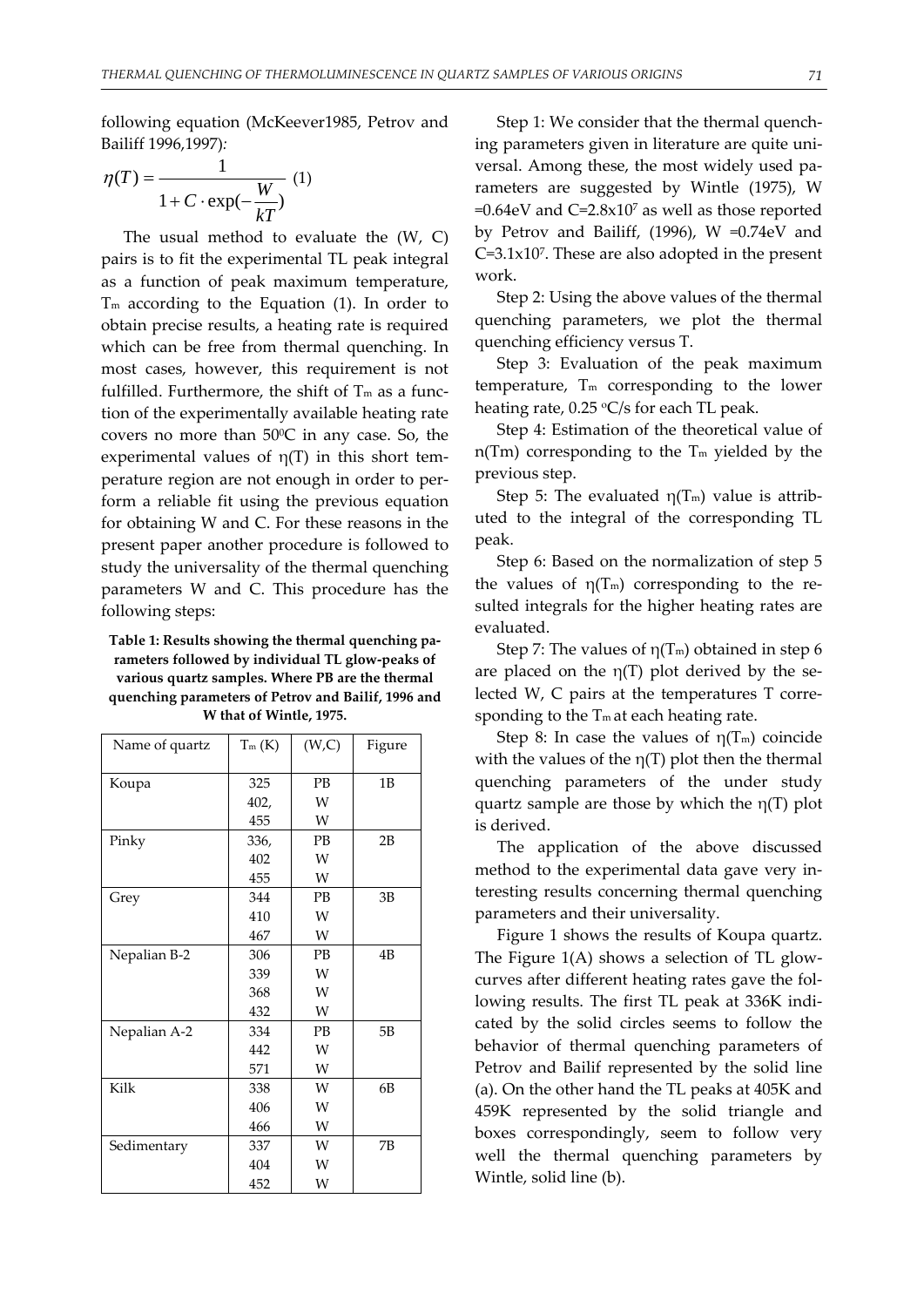

Figure 1: (A) TL glow-curves of the Koupa quartz for four different heating rates. (B) The solid line (a) is the **theoretical thermal quenching efficiency curve evaluated using the thermal quenching parameters by Petrov and** Bailiff (1996) and (b) the similar curve using the parameters by Wintle (1975). The symbols refer to experimental **data of different peaks of different temperature.**



Figure 2: (A) TL glow-curves of the Pinky quartz for four different heating rates. (B) The solid line (a) is the theo**retical thermal quenching efficiency curve evaluated using the thermal quenching parameters by Petrov and** Bailiff (1996) and (b) the similar curve using the parameters by Wintle (1975). The solid circles are referred to the TL peak at 336K the solid triangles to TL peak at 405K and solid boxes to TL peak at 459K.



Figure 3: (A) TL glow-curves of the grey quartz for four different heating rates. (B) The solid line (a) is the theo**retical thermal quenching efficiency curve evaluated using the thermal quenching parameters by Petrov and** Bailiff (1996) and (b) the similar curve using the parameters by Wintle (1975). The solid circles are referred to the TL peak at 336K the solid triangles to TL peak at 405K and solid boxes to TL peak at 459K.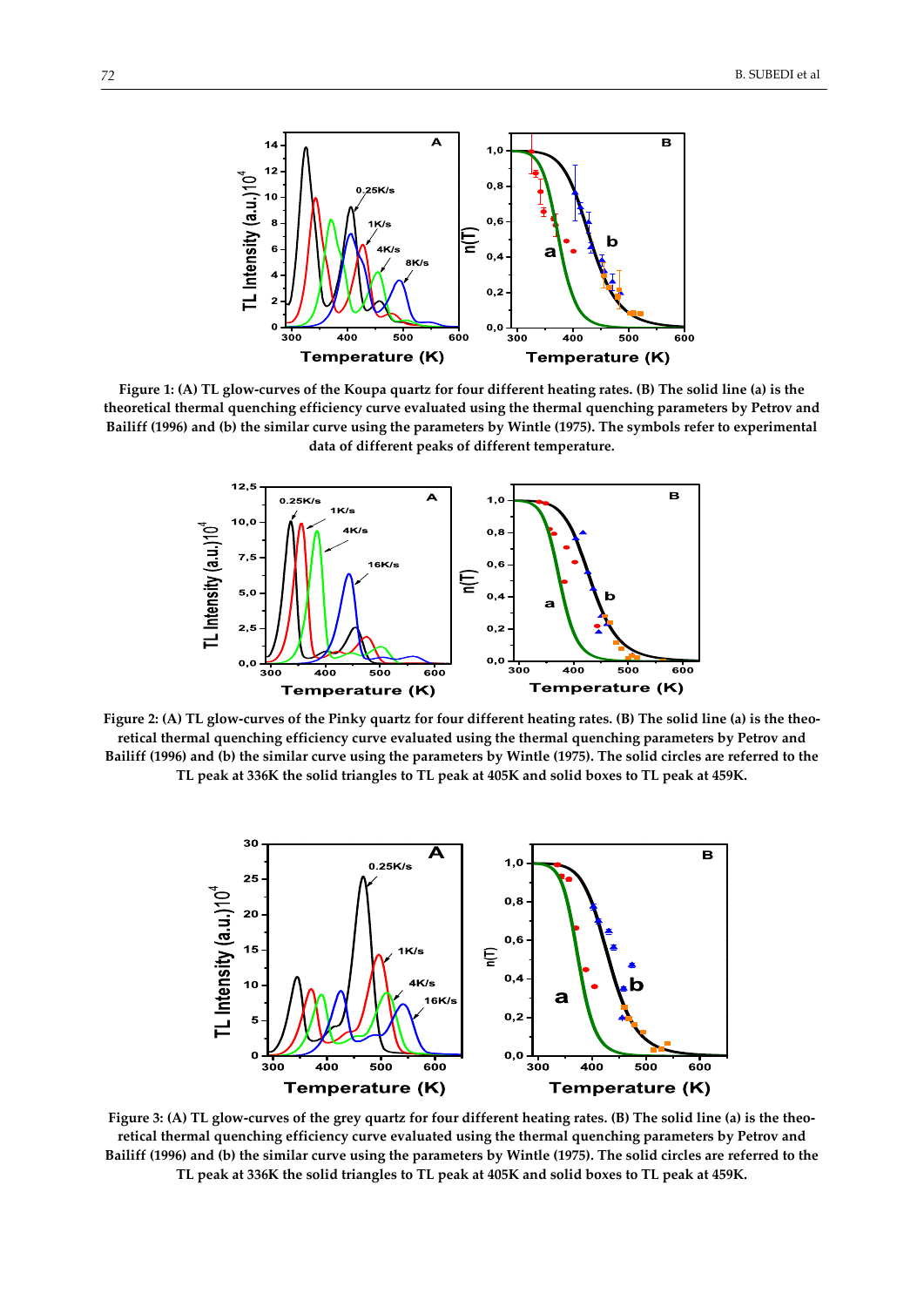

Figure 4: (A) TL glow-curves of the Nepalian B-2 quartz for four different heating rates. (B) The solid line (a) is **the theoretical thermal quenching efficiency curve evaluated using the thermal quenching parameters by Petrov** and Bailiff (1996) and (b) the similar curve using the parameters by Wintle (1975). The solid boxes are referred to the TL peak at 306K the solid circle, triangles and rectangle correspond to TL peak at 339K, 368K and 432K re**spectively.**

In an exactly similar way Figures 2, 3, 4, 5, 6, and 7 describes the results for other quartz samples indicated on the figure captions. All the results are summarized in Table 1. It is in‐ deed a fortunate surprise the way that the thermal quenching effect in individual TL glow‐ peaks of various quartz samples can be de‐ scribed by the two sets of values already existing in literature. TL glow peaks of all other

quartzes except 110  $\degree$ C seem to present a thermal quenching behavior very similar to the respective suggested by Wintle (1975). This is a quite interesting feature, especially due to the fact that this set of thermal quenching values was derived after studying natural TL signals. However, in the present study, only signals af‐ ter artificial irradiations were used.



Figure 5: (A) TL glow-curves of the Nepalian quartz A-2 for four different heating rates. (B) The solid line (a) is **the theoretical thermal quenching efficiency curve evaluated using the thermal quenching parameters by Petrov** and Bailiff (1996) and (b) the similar curve using the parameters by Wintle (1975). The solid circles are referred to **the TL peak at 336K, the solid triangles and boxes to TL peak 442K and 571K respectively.**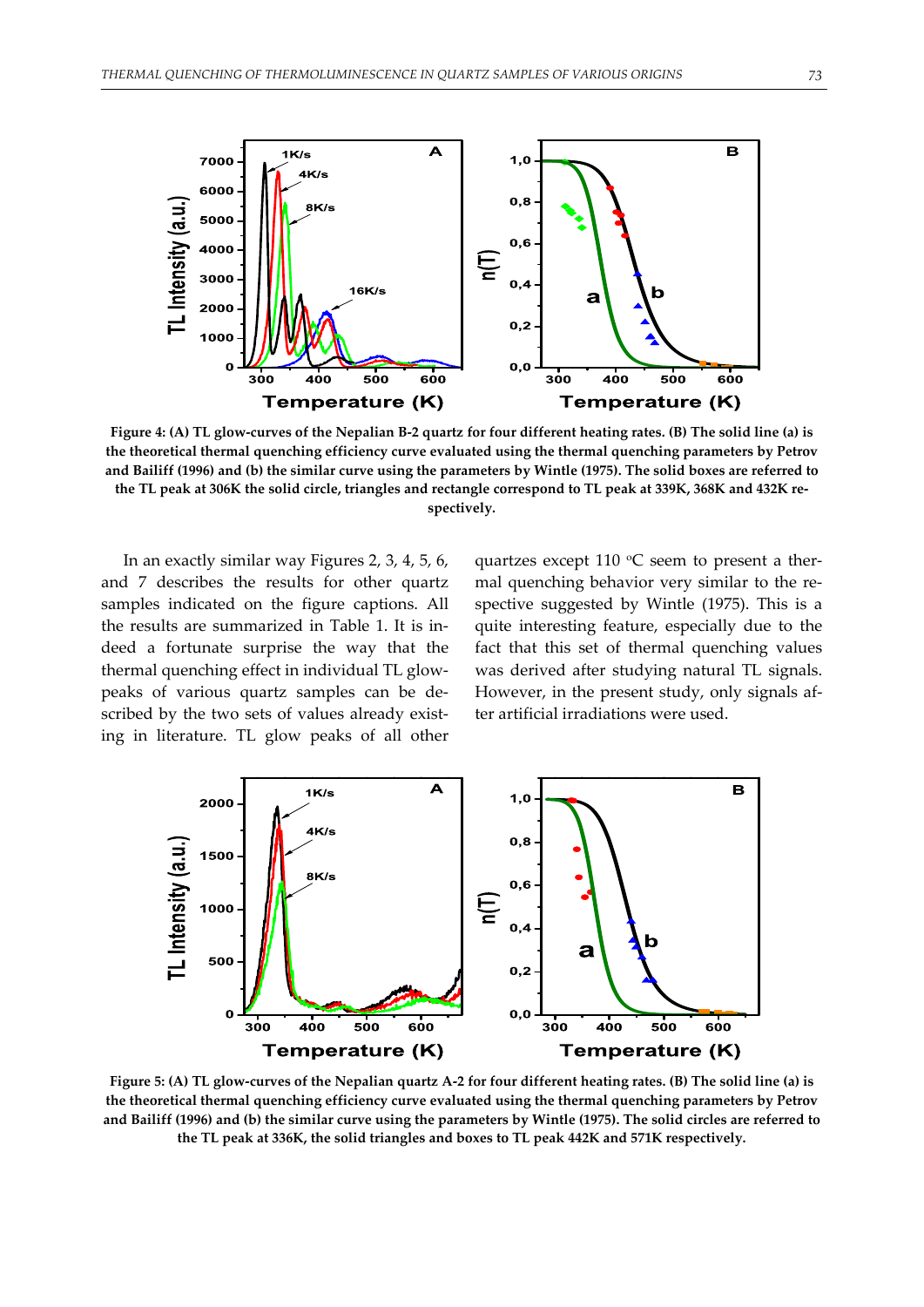

Figure 6: (A) TL glow-curves of the Kilk quartz for four different heating rates. (B) The solid line is the theoreti**cal thermal quenching efficiency curve evaluated using the thermal quenching parameters by Wintle (1975). The** solid circles, solid triangles, solid boxes are referred to the TL peak at 336K, 405K and 459K respectively.

In the case of the "110 $\degree$ C" TL peak in quartz, things are more complicated. For most quartz samples, the behavior of the latter peak does not seems to be in accordance with the behavior suggested by Wintle (1975), except the case of the two quartz samples termed as Kilk and Chalk. However, in the case of the other five samples, this behavior presents a tendency towards the result suggested by Petrov and Bailiff (1997), without being identical. Therefore, there is no indication of existence of one universal thermal quenching efficiency function in the case of "110 °C". Of course there is a need for further investigation of more quartz samples in order to have a clear vision concept. However, although the present results are limited to seven different quartz samples, they strongly support the existence of a kind of universality to the thermal quenching parameters in quartz an‐ nealed at 900°C.

## **CONCLUSIONS**

The results of the present work show that the thermal quenching parameters for TL glow‐ peak at " $110^{\circ}$ C" are for the most of the samples those of Wintle (1975), except the synthetic quartz for which the thermal quenching pa‐ rameters are that of Petrov and Bailiff (1996). The thermal quenching parameters of the TL glow-peaks beyond the " $110^{\circ}$ C" are all quartz samples those of Wintle (1975). Therefore, it is possible to argue a clear universality holds only for TL glow‐peaks having their peak maximum temperatures beyond the TL glow‐peak at "110°C".



Figure 7: (A) TL glow-curves of the Chalk quartz for four different heating rates. (B) The solid line is the theoreti**cal thermal quenching efficiency curve evaluated using the thermal quenching parameters by Wintel. The solid circles, solid triangles, solid boxes are referred to the TL peak at 336K 405K and 459K respectively.**